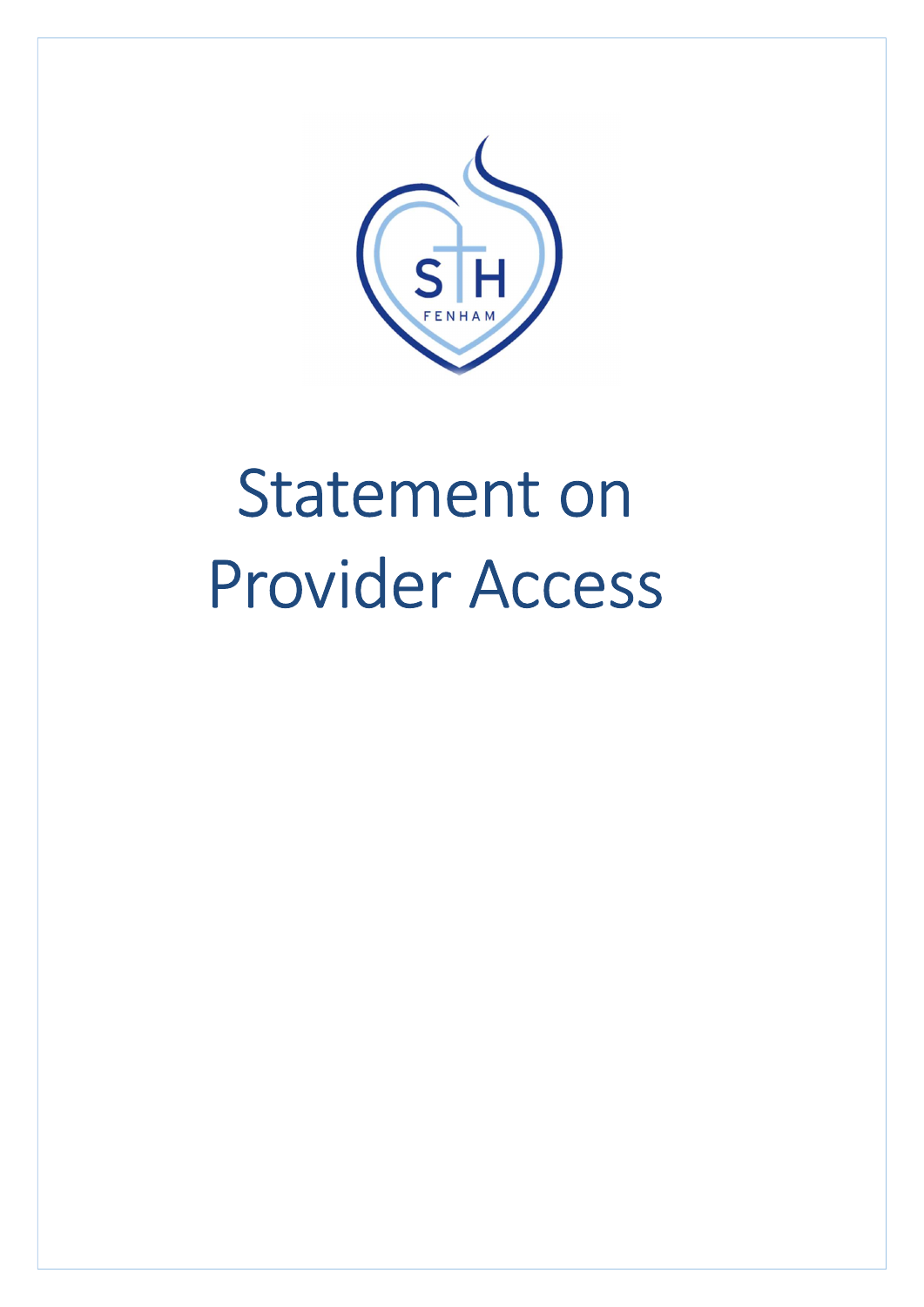## Statement on Provider Access

### Sacred Heart Catholic High School: Provider Access Statement

#### Introduction

This policy statement sets out the school's arrangements for managing the access of providers to pupils at the school for the purpose of giving them information about the provider's education or training offer. This complies with the school's legal obligations under Section 42B of the Education Act 1997, as amended by the Technical and Further Education Act 2017.

#### Student entitlement

Students in years 8-13 are entitled to

- find out about technical education qualifications and apprenticeships opportunities, as part of a careers programme which provides information on the full range of education and training options available at each transition point.
- hear from a range of local providers about the opportunities they offer, including technical education and apprenticeships.
- understand how to make applications for the full range of academic and technical courses.

#### Management of provider access requests

#### Procedure

Any provider wishing to request access should contact the following member of staff:

Michael Donnelly Director of Sixth Form mdy@shhs.org.uk 0191 274 7373

#### Opportunities for access

#### CEIAG Event 2021-22

| Year |              | <b>Autumn</b>         | <b>Spring</b>          | <b>Summer</b>      |
|------|--------------|-----------------------|------------------------|--------------------|
|      | Who          | St Cuthbert's Care    | North Tyneside Council | Imvelo Ltd         |
|      | <b>Theme</b> | Careers in Healthcare | Careers in local       | Careers within the |
|      |              |                       | government             | Environment        |